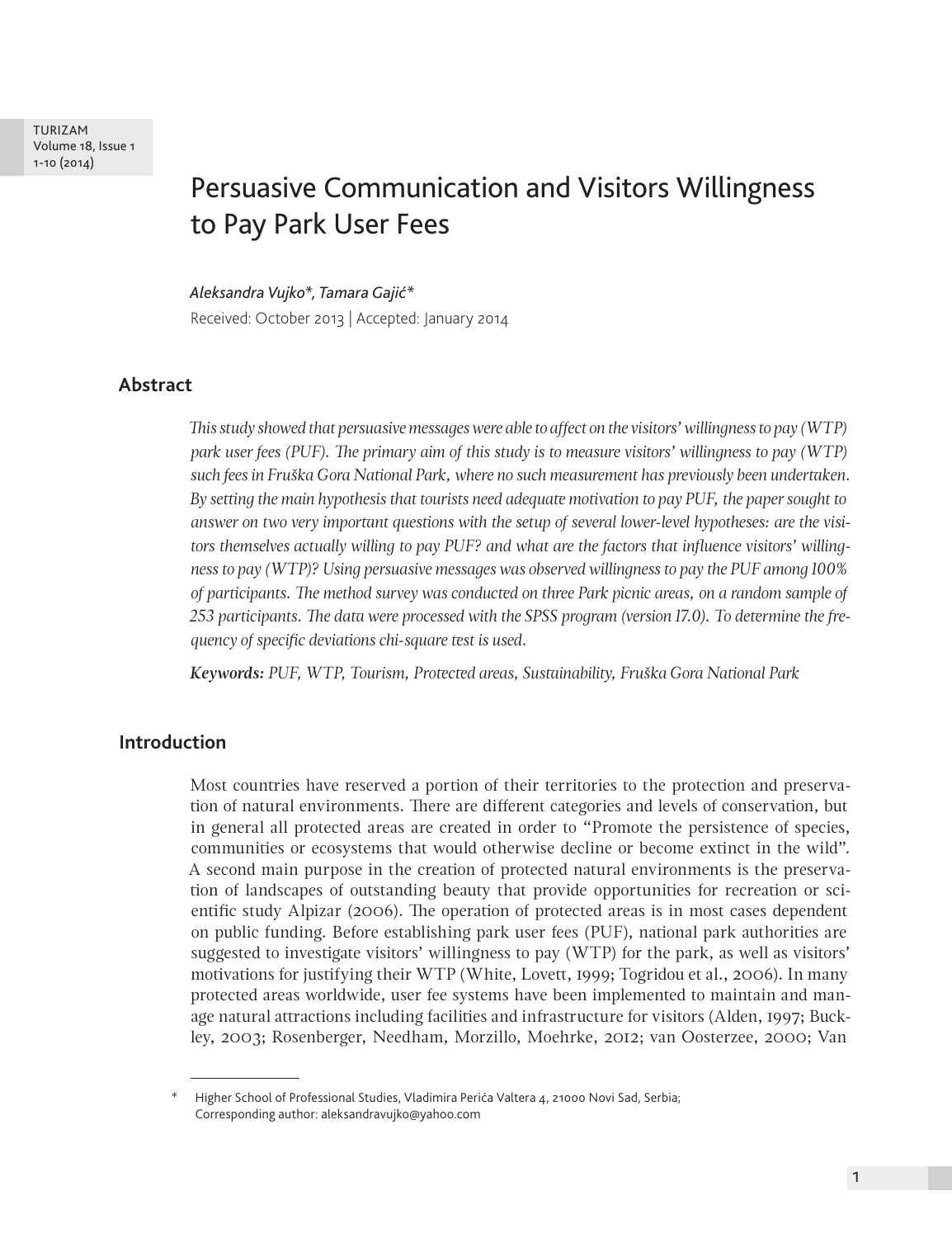Sickle, Eagles, 1998;Watson, Herath, 1999). User fees to access natural resources are considered an effective visitor management tool of social and environmental impacts in protected areas (Schwartz, Stewart, Backlund, 2012; Thur, 2010; Wang, Jia, 2012;). Where effective PUF systems are established, some of the financial revenue can be directed towards protecting, monitoring, and restoring natural environments and heritage sites that may be subject to impacts from ever increasing visitor numbers and their demands (Buckley, 2003). As a result, environmental impacts of visitors are minimised and people can enjoy a natural environment with appropriate visitor facilities (Baral, Stern, Bhattarai, 2008; Depondt, Green, 2006; Morey, Buchanan, Waldman, 2002; Watson, Herath, 1999). Hence, it can be a challenge for park managers to encourage visitors to pay user fees. There are examples of where successful means of communication motivated national park visitors to pay PUF so that management costs were minimised, revenue increased, and friction and resentment between visitors and park management were resolved (Brown, Ham, Hughes, 2010; Hughes, Ham, Brown, 2009;). The paper starts from the main hypotheses (H), that the visitors of the park are, with adequate persuasive communication, willing to pay PUF. The paper found that the greatest influence on WTP have persuasive communication in terms of "visibility" of the investment money (benches, trash cans, trails with signs, environmental protection, etc.), (Vogt, Williams, 1999; Ajzen, Rosenthal, Brown, 2000; Kyle, Absher, Graefe, 2003; Reynisdottir, Song, Agrusa, 2008; Chung et al., 2011), and motivation of health. Relationship between the height of the PUF and the height of the average incomes, and WTP has been noted, but it was not a deciding factor (Kahneman, Knetsch, Thaler, 1986; Monroe, 2003; Petrick, 2005; Chung et al., 2011;). The results of this study can help policy makers and site managers on the Fruška Gora National Park to determine whether a fee policy for natural attractions is a viable option from the visitor's point of view. The results can also help decision makers in other national parks and protected areas reliant on naturebased tourism, to tackle the financial issue of natural attractions. In a wider sense, the findings of this study should make a good contribution to the tourism literature related to WTP for natural attractions.

#### **Literature review**

In order to encourage visitors to pay PUF, parks can manage visitor behaviour directly, by introducing reminder notices and fines, or indirectly by educating visitors to comply with established regulations. However, indirect measures that encourage visitors to behave appropriately are less obtrusive and have consequently become the preferred visitor management tool worldwide (Doucette, Cole, 1993; Marion, Reid, 2007). Persuasive communication has proved to be a very powerful means for the indirect management of visitors in recreation sites (Absher, Bright, 2004; Manfredo, 1992; Manning, 2003) and allows them greater freedom and control over their own behaviour (Cullinane, 1997; Holding, Kreutner, 1998; Steiner, Bristow, 2000; Vander Stoep, Roggenbuck, 1996). If individuals agree with the purposes of fee spending (e.g. trails with signalization, environmental protection), they are more likely to support user fees policy (Kyle, Absher, Graefe, 2003; Vogt, Williams, 1999; Williams, Vogt, Vitterso, 1999). Williams et al. (1999) argued that if people understand benefits from fees paid, they would be more willing to pay. However, Vogt, Williams (1999) found that park users tended to support user fees only when the revenues were used to maintain current service provision rather than to develop new service programs. That is,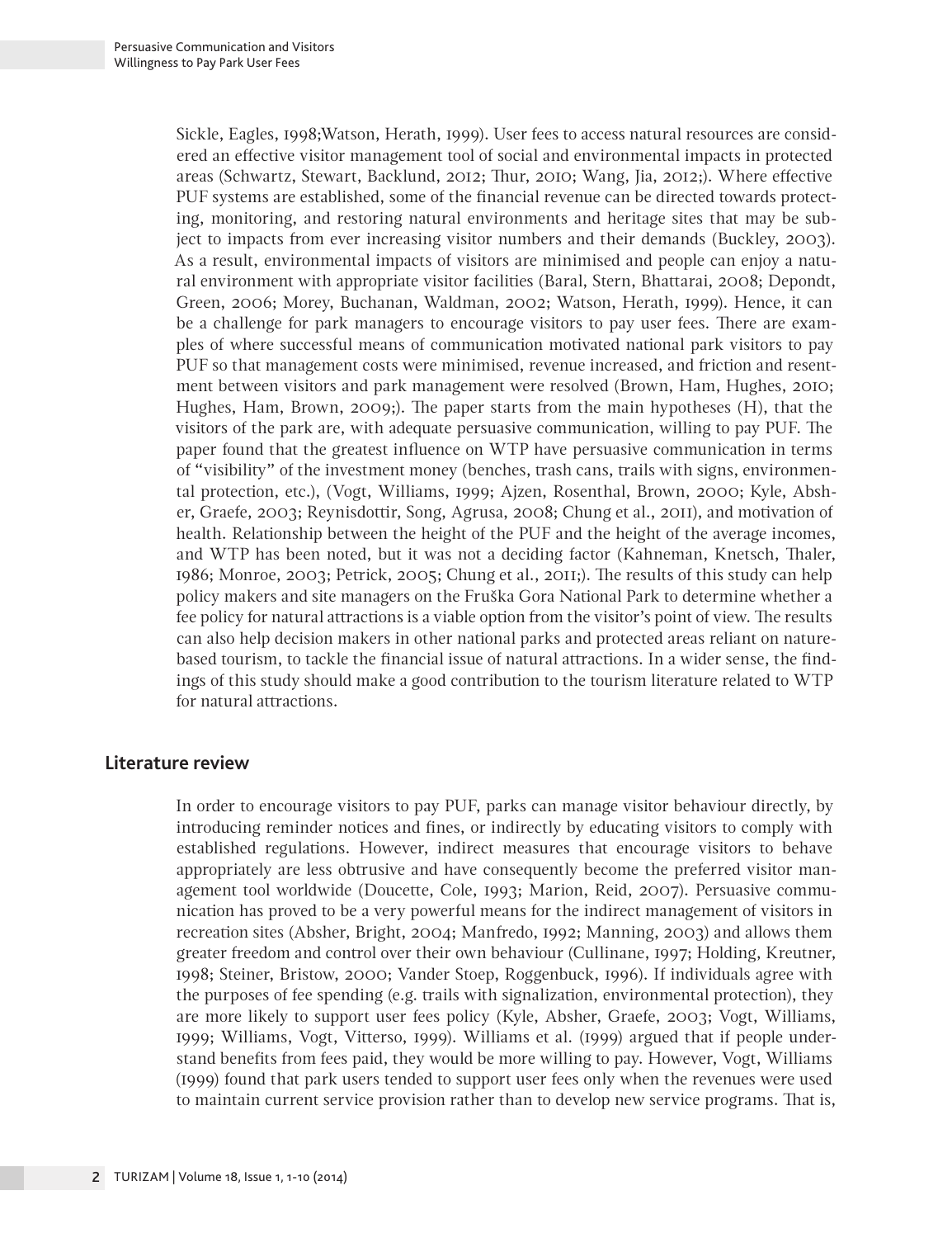campers who were given the 'maintaining' fee purpose condition generally agreed with the fee purpose more than those given 'improving' condition in the experiment. Demand studies indicate that WTP varies with income, education, occupation, demographic aspects and psychographic profiles (Laarman, Gregersen, 1996).

# **Research methodology**

#### Study area

Fruška Gora Mountain is located between  $45^{\circ}$  OO' and  $45^{\circ}$  I5' north latitude and between 16° 37' and 18° 01' east longitude. It is a Mountain in the northern part of Srem (South-western Vojvodina) i.e. south-eastern periphery of the vast Pannonian Plain. It has a total surface area of 21,500 km2, which makes 24.3% of the whole territory of the Republic of Serbia (Đurđev et al. 2010). Since this part of Vojvodina is situated between the Danube and the Sava rivers, this means that Fruška Gora Mountain is situated in Srem, mostly in Serbia, with only a small part, in the far west, situated in Croatia (Bukurov, 1978). Mountain is an interesting area for development of sport and recreational tourism in Vojvodina. In its west - east direction it has the length of about 80 km. This low island type mountain, with the peaks Crveni čot (539 m), Orlovac (512 m), and Iriški venac (490 m), represents a mountain with a special benefit for the development of sport and recreational tourism (Jovičić, 1962; Milić, 1973; Vujko, Plavša, 2010). Fruska Gora Mountain is proclaimed as a national park in 1960. in order to provide permanent protection and enhancement of its natural beauty and value. For research purposes, they were singled out by the three most visited resorts in the National Park (Stražilovo, Iriški venac i Popovica), i.e. their parking spaces, where not otherwise paid the PUF, except during the May holiday. Namely, on the Fruška Gora National Park is from 21.04.2012. started charging fees for entry into a protected natural area in the amount of 150 dinars. This fee includes the fee to enter the vehicle, lighting fires and using the parking lot at the park.

## Sources of data

The first part of the paper is the field research and data collection by direct examination conducted in three picnic areas on the Fruška Gora National Park. These are the main parking areas that provide strategic access to natural attractions located along the single access road through the Fruška Gora National Park. The study included 253 participants, visitors of the picnic areas. The survey was conducted between May and August 2010, and the questionnaire consisted of questions grouped into independent and dependent variables.

## Methodology

Questionnaire-based surveys were conducted in person with a sample of visitors at the selected parking areas. Independent variable is a group of questions that are related to gender, age structure and average income. The dependent variables reflect the opinion of the participants about the factors that influencing on visitors' willingness to pay (WTP). The study was started from the main hypothesis H: that on WTP mostly affects persuasive communication. Before the interview began, the subjects took a brief introduction about the importance of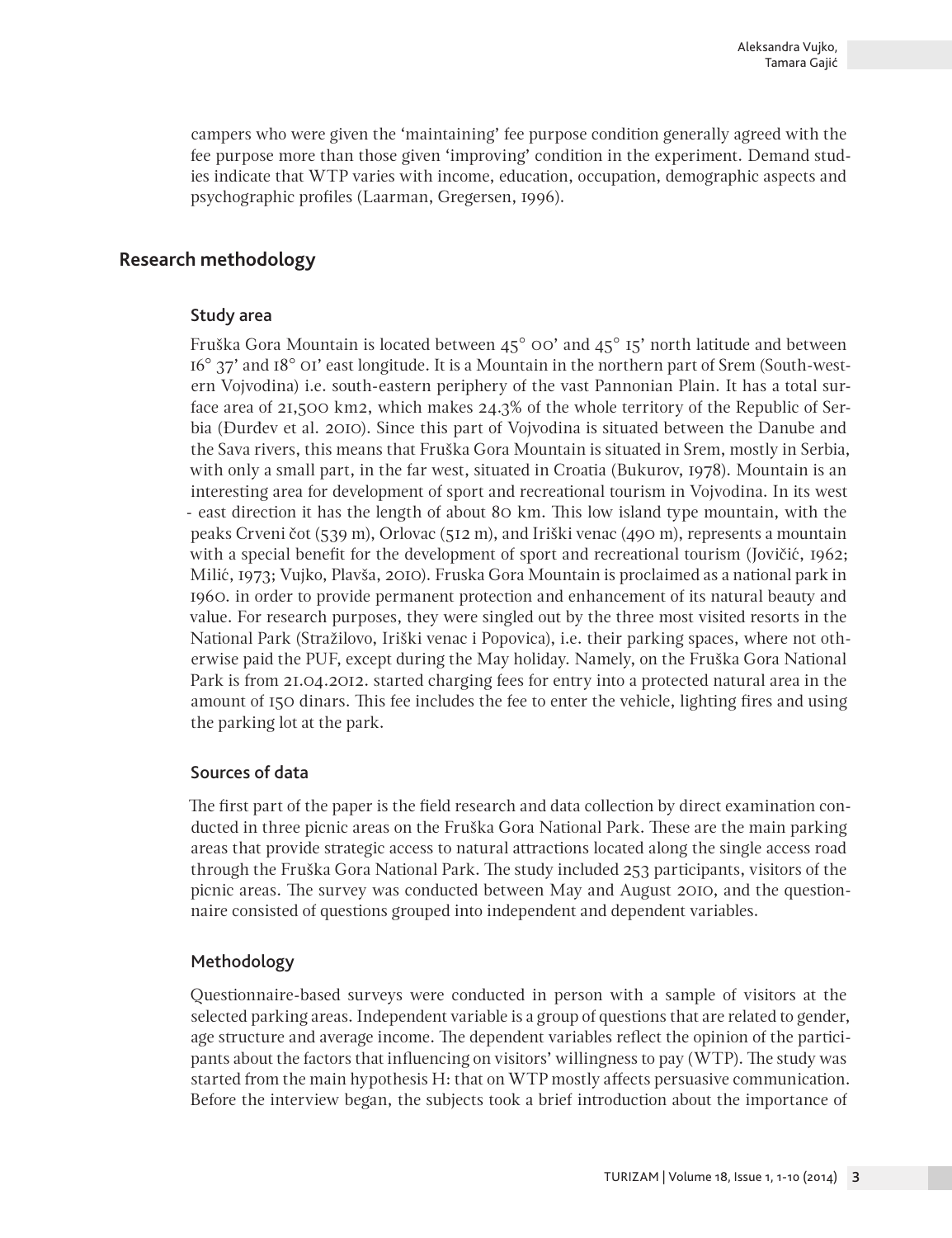paying PUF. They were presented all the benefits that PUF would bring to the National Park, whether it comes to protecting the environment in terms of conservation of specific habitats, or arranging excursions, sites, trails and more. In fact, that was used persuasive communication. Shortly after the "introduction" was started interviewing. As the first question asked to the participants was found the question: are the visitors themselves willing to pay PUF? It was interesting that all of the analyzed 253 questionnaires had an affirmative answer. This, however, did not confirm the initial hypothesis but was encouraged to further research. In order to test the main hypothesis, it was necessary to answer on two questions: are the visitors themselves *actually* willing to pay PUF? and what are the factors that influence visitors' willingness to pay (WTP)? To get the answer to these two questions, and therefore to assess the accuracy of the initial hypothesis, it was necessary to set certain lower-level hypothesis:  $hI$  – The height of the PUF affects on the WTP; h2- Height of the monthly income of the respondents affect on the willingness to pay a higher amount of the PUF;  $h_3$  – visitors who think of the PUF as beneficial or as a form of investment are more likely to pay PUF (benches, trash cans, trails with signs, environmental protection, etc.);  $h4 - \nu$  visitors who feel attached to the park through the motivation of health are more likely to pay large amount for the PUF; h5 - frequent visitors are more likely to pay large amount for the PUF. The variables that were allocated showed the actual opinions of visitors about the WTP and the PUF. Understanding the factors that influence people's willingness to pay PUF is critical when park management seeks to determine acceptable PUF. The idea of introducing entrance fees to natural attractions has been controversial and heavily debated. It is not the purpose of this study to explore this debate in detail, but to answer some fundamental questions.

# **Results and discussion**

In the survey 253 questionnaires were analyzed, which makes fairly representative sample. Regarding the age structure of the visitor survey included 153 (53,6%) of the male population and 117 (46,4%) of women. The largest percentage of them 37,9% was over 65 years of age, followed by aged from 26 to 45 (30,4%), from 46 to 65 (20,6%), and the lowest participants were below 15 years (4.7%) and from 16 to 25 years of age (6,3%). The largest percentage of them 29,6% was with monthly income from 31.000 to 50.000 dinars, followed by 26,9% with monthly income from 51.000 to 70.000 dinars and 23,7% with monthly income from 16.000 to 30.000 dinars. The lowest percentage of them 0,8% was with monthly income over 101.000 dinars, followed by 3,2% with monthly income from 5.000 to 15.000 dinars, and 7,9% with monthly income from 71.000 to 100.000 dinars and with no incomes.

Although all of the participants answered "yes" to the question about willingness to pay aside a sum of money for the PUF, it was necessary to find answers on two questions: are the visitors themselves actually willing to pay PUF? and what are the factors that influence visitors' willingness to pay (WTP)? The results seen in Table 1 showed the amount of tax that the respondents were willing to pay in relation to their monthly income, and the results seen in Table 2 showed the statistically significant difference in their responses. It is interesting that even 78.3% of participants said that they prefer the price of the PUF in the range of 50 to 150 dinars. Of that percentage, there was the largest number of those whose monthly income was in the range of 16,000 to 30,000 dinars. Particular attention was attracted by the fact that both subjects (0.8%) who have a monthly income over 101,000 also responded in favour of the PUF height from 50 to 150 dinars, while 13 participants (5.1%) with incomes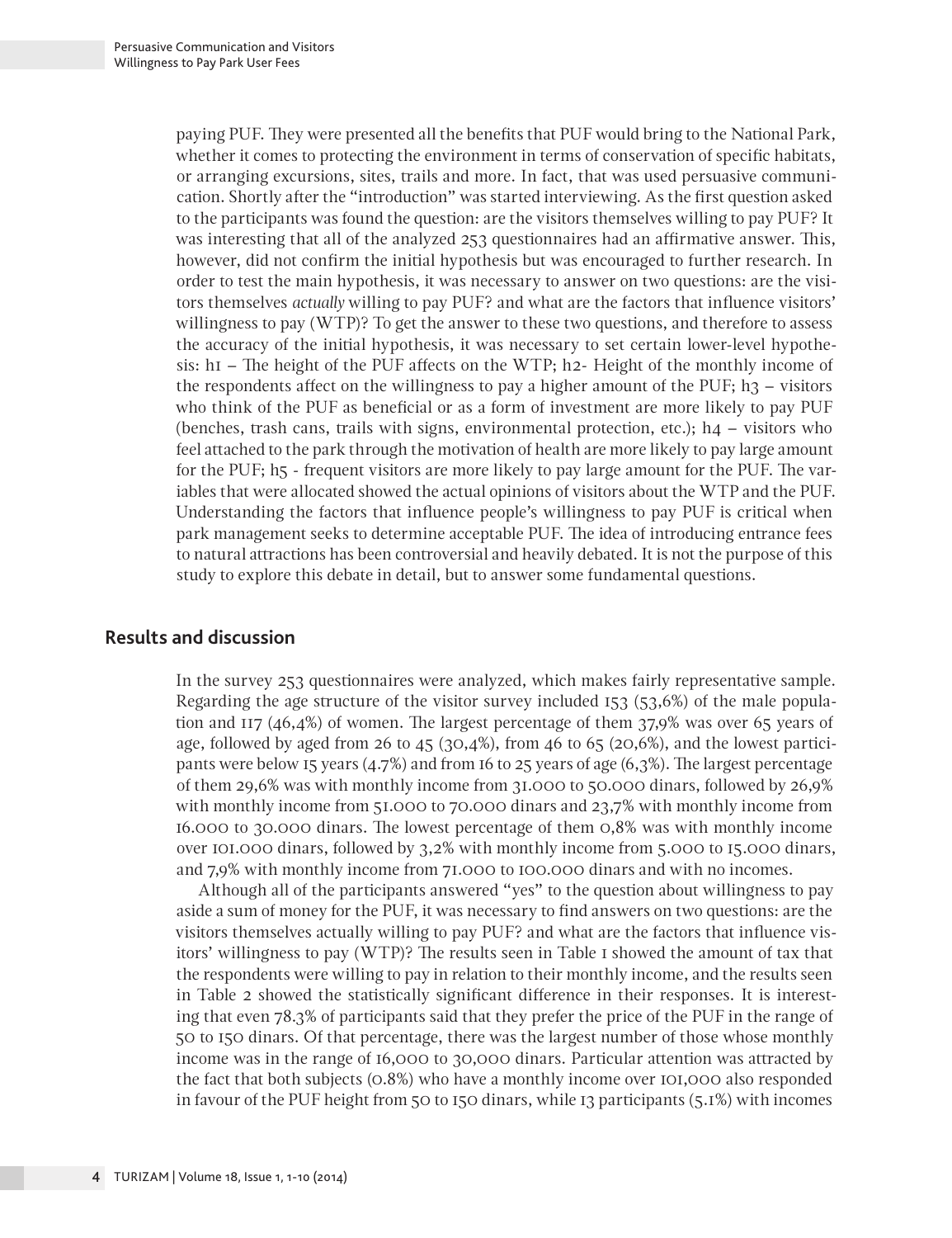|                 |                    |            | How large amount of price you are willing to pay? |             |              |        |
|-----------------|--------------------|------------|---------------------------------------------------|-------------|--------------|--------|
|                 |                    |            | 50-150 din                                        | 160-500 din | 510-1000 din | Total  |
|                 | 5.000-15.000 din   | Count      | 8                                                 | 0           | $\Omega$     | 8      |
|                 |                    | % of Total | 3,2%                                              | ,0%         | ,0%          | 3,2%   |
|                 | 16.000-30.000 din  | Count      | 58                                                | 2           | $\Omega$     | 60     |
|                 |                    | % of Total | 22,9%                                             | ,8%         | ,0%          | 23,7%  |
|                 |                    | Count      | 48                                                | 14          | 13           | 75     |
| Monthly Income? | 31.000-50.000 din  | % of Total | 19,0%                                             | 5,5%        | 5,1%         | 29,6%  |
|                 | 51.000-70.000 din  | Count      | 45                                                | 20          | 3            | 68     |
|                 |                    | % of Total | 17,8%                                             | 7,9%        | 1,2%         | 26,9%  |
|                 | 70.000-100.000 din | Count      | 17                                                | 1           | 2            | 20     |
|                 |                    | % of Total | 6,7%                                              | ,4%         | ,8%          | 7,9%   |
|                 | over 101.000 din   | Count      | 2                                                 | 0           | $\Omega$     | 2      |
|                 |                    | % of Total | ,8%                                               | ,0%         | ,0%          | ,8%    |
|                 | No income          | Count      | 20                                                | 0           | $\Omega$     | 20     |
|                 |                    | % of Total | 7,9%                                              | ,0%         | ,0%          | 7,9%   |
|                 |                    | Count      | 198                                               | 37          | 18           | 253    |
| Total           |                    | % of Total | 78,3%                                             | 14,6%       | 7,1%         | 100,0% |

**Table 1.** The amount that participants were willing to pay

**Table 2.** Pearson Chi-Square test

|                    | Value  | Degree of freedom | Statistical significance (p) |
|--------------------|--------|-------------------|------------------------------|
| Pearson Chi-Square | 47.976 | . .               | 0.000                        |

of 31,000 to 50,000 dinars responded that neither the price of 510 to 1,000 dinars would not be a problem. The analysis of the data confirmed lower-level hypothesis  $I(hI)$ , which states that the height of the PUF affects on the WTP, but It was also established that the amount of monthly income does not affect on such decision, so the lower-level hypothesis h2 is proved to be incorrect.

The results seen in Table 3 showed the even 69.2% of participants actually have a negative attitude about payment of the PUF because they gave the answer that they believe that the PUF will be payable solely because of the National Park as an institution, not as a protected area. Yet there were those that said they believe that the money from the PUF will be used for the provision and maintenance of national park facilities, e.g., garbage cans, benches, facilities, roads etc., for the provision and maintenance of picnic areas and for conservation and the protection of the environment  $(21,7\%)$ . This was confirmed the lower-level hypothesis h3 – that visitors who think of the PUF as beneficial or as a form of investment are more likely to pay PUF (benches, trash cans, trails with signs, environmental protection, etc.). After examining the Table 4 it can be concluded that there is a statistically significant difference in responses, which is p = 0.000.

Further research was an attempt to get to the data What are the main motives why respondents visited Park and whether their answers are related to the WTP. The results seen in Table 5 showed that the highest percentage is of those who believe that the mountain is near to their homes, and is full of interesting monuments and facilities (20,9%). All other answers were also the approximate percentage, so it was not noticed the connection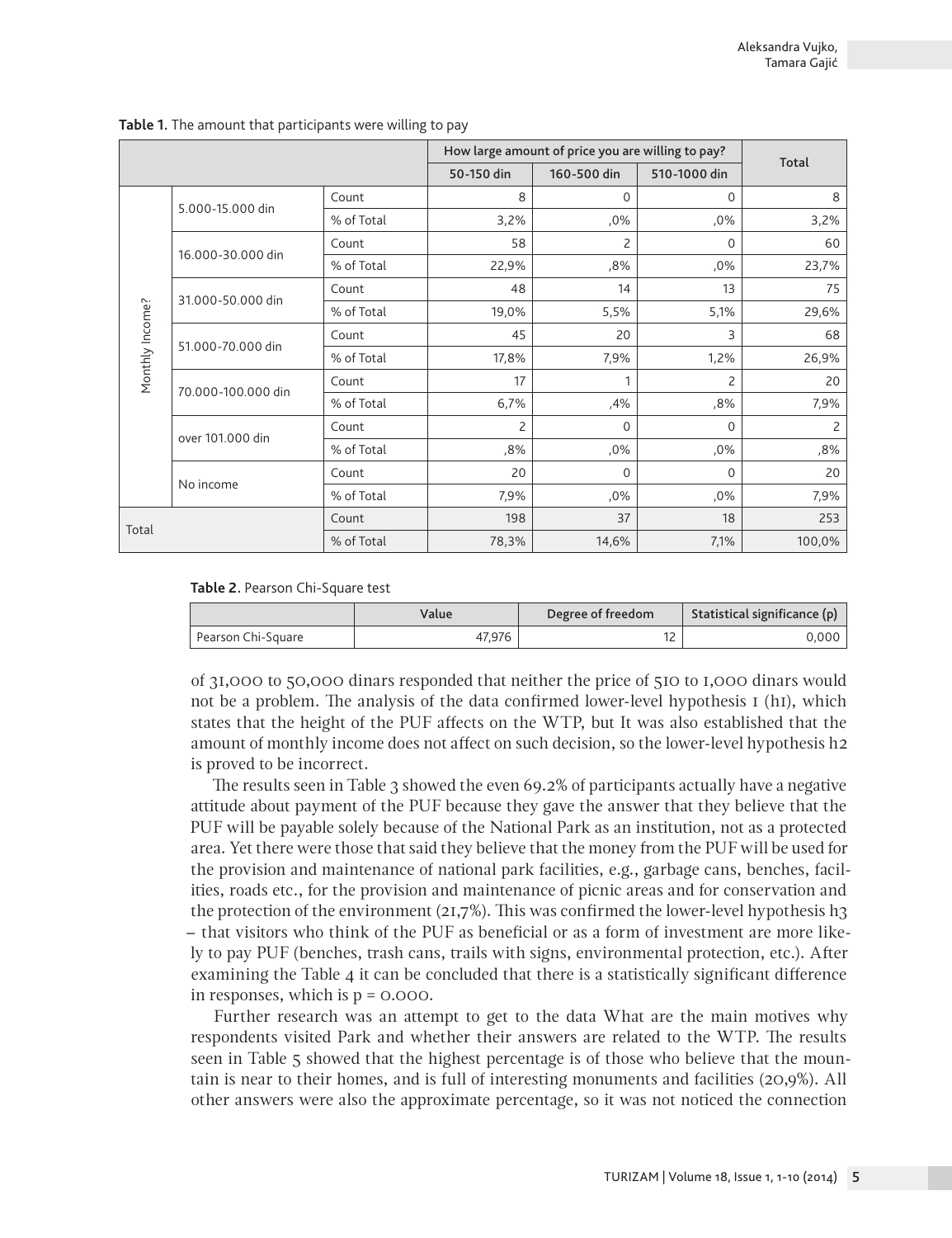#### **Table 3.** Opinion of the participants about PUF

|                             |                                                                                                                               | Age structure? |          |           |           |           |          |        |
|-----------------------------|-------------------------------------------------------------------------------------------------------------------------------|----------------|----------|-----------|-----------|-----------|----------|--------|
|                             |                                                                                                                               |                | $0 - 15$ | $16 - 25$ | $26 - 45$ | $46 - 65$ | over 65  | Total  |
|                             | If I pay the park user fee the money can be                                                                                   | Count          | $\Omega$ | 0         | 14        | 9         |          | 24     |
|                             | used for the provision and maintenance of<br>national park facilities, e.g., garbage cans,<br>benches, facilities, roads etc. | % of Total     | $.0\%$   | .0%       | 5,5%      | 3,6%      | ,4%      | 9,5%   |
|                             | If I pay the park user fee the money can be                                                                                   | Count          | $\Omega$ | 0         | 9         | 6         | 1        | 16     |
| Your opinion on paying PUF? | used for the provision and maintenance of<br>picnic areas.                                                                    | % of Total     | $.0\%$   | .0%       | 3,6%      | 2,4%      | ,4%      | 6,3%   |
|                             | If I pay the park user fee the money can be                                                                                   | Count          | $\Omega$ | 0         | 11        | 4         | 0        | 15     |
|                             | used for conservation and the protection of<br>the environment.                                                               | % of Total     | ,0%      | .0%       | 4,3%      | 1,6%      | .0%      | 5,9%   |
|                             | believe that national park staff thinks that I                                                                                | Count          | 5        | 10        | 43        | 23        | 94       | 175    |
|                             | should pay the PUF.                                                                                                           | % of Total     | 2,0%     | 4,0%      | 17,0%     | 9,1%      | 37,2%    | 69,2%  |
|                             | I don't know                                                                                                                  | Count          | 7        | 6         | $\Omega$  | 10        | $\Omega$ | 23     |
|                             |                                                                                                                               | % of Total     | 2,8%     | 2,4%      | .0%       | 4,0%      | ,0%      | 9,1%   |
| Total                       | 12<br>16<br>77<br>Count                                                                                                       |                | 52       | 96        | 253       |           |          |        |
|                             |                                                                                                                               | % of Total     | 4,7%     | 6,3%      | 30,4%     | 20,6%     | 37,9%    | 100,0% |

#### **Tabela 4.** Pearson Chi-Square test

|                      | Value   | Degree of freedom | Statistical significance (p) |  |
|----------------------|---------|-------------------|------------------------------|--|
| ' Pearson Chi-Square | 135.161 |                   | $0.000$                      |  |

#### **Table 5.** The motive of the visit the Fruška Gora National Park

|                           |                                                                              | How large amount of price you are willing to pay? |            |             |              |        |
|---------------------------|------------------------------------------------------------------------------|---------------------------------------------------|------------|-------------|--------------|--------|
|                           |                                                                              |                                                   | 50-150 din | 160-500 din | 510-1000 din | Total  |
|                           | For the recreational activities that                                         | Count                                             | 26         | 10          | $\Omega$     | 36     |
|                           | I enjoy.                                                                     | % of Total                                        | 10,3%      | 4,0%        | ,0%          | 14,2%  |
|                           | Nature relaxes me.                                                           | Count                                             | 21         | 10          | 17           | 48     |
|                           |                                                                              | % of Total                                        | 8,3%       | 4,0%        | 6,7%         | 19,0%  |
|                           | It is much easier to handle with<br>stress when you spend time in<br>nature. | Count                                             | 38         | 4           |              | 43     |
|                           |                                                                              | % of Total                                        | 15,0%      | 1,6%        | ,4%          | 17,0%  |
|                           | The mountain is near, and is full                                            | Count                                             | 41         | 12          | $\Omega$     | 53     |
| Why you're visiting Park? | of interesting monuments and<br>facilities.                                  | % of Total                                        | 16,2%      | 4,7%        | ,0%          | 20,9%  |
|                           | I love Fruška Gora National Park                                             | Count                                             | 27         | 0           | $\Omega$     | 27     |
|                           | because is good for my health.                                               | % of Total                                        | 10,7%      | ,0%         | ,0%          | 10,7%  |
|                           | I love hanging out with my family                                            | Count                                             | 45         | 1           | $\Omega$     | 46     |
|                           | and friends.                                                                 | % of Total                                        | 17,8%      | ,4%         | $.0\%$       | 18,2%  |
| Total                     |                                                                              | Count                                             | 198        | 37          | 18           | 253    |
|                           |                                                                              | % of Total                                        | 78,3%      | 14,6%       | 7,1%         | 100,0% |

#### **Table 6.** Pearson Chi-Square test

|                    | Value  |                | Statistical significance (p) |  |
|--------------------|--------|----------------|------------------------------|--|
| Pearson Chi-Square | 96.384 | 1 <sub>0</sub> | 0.000                        |  |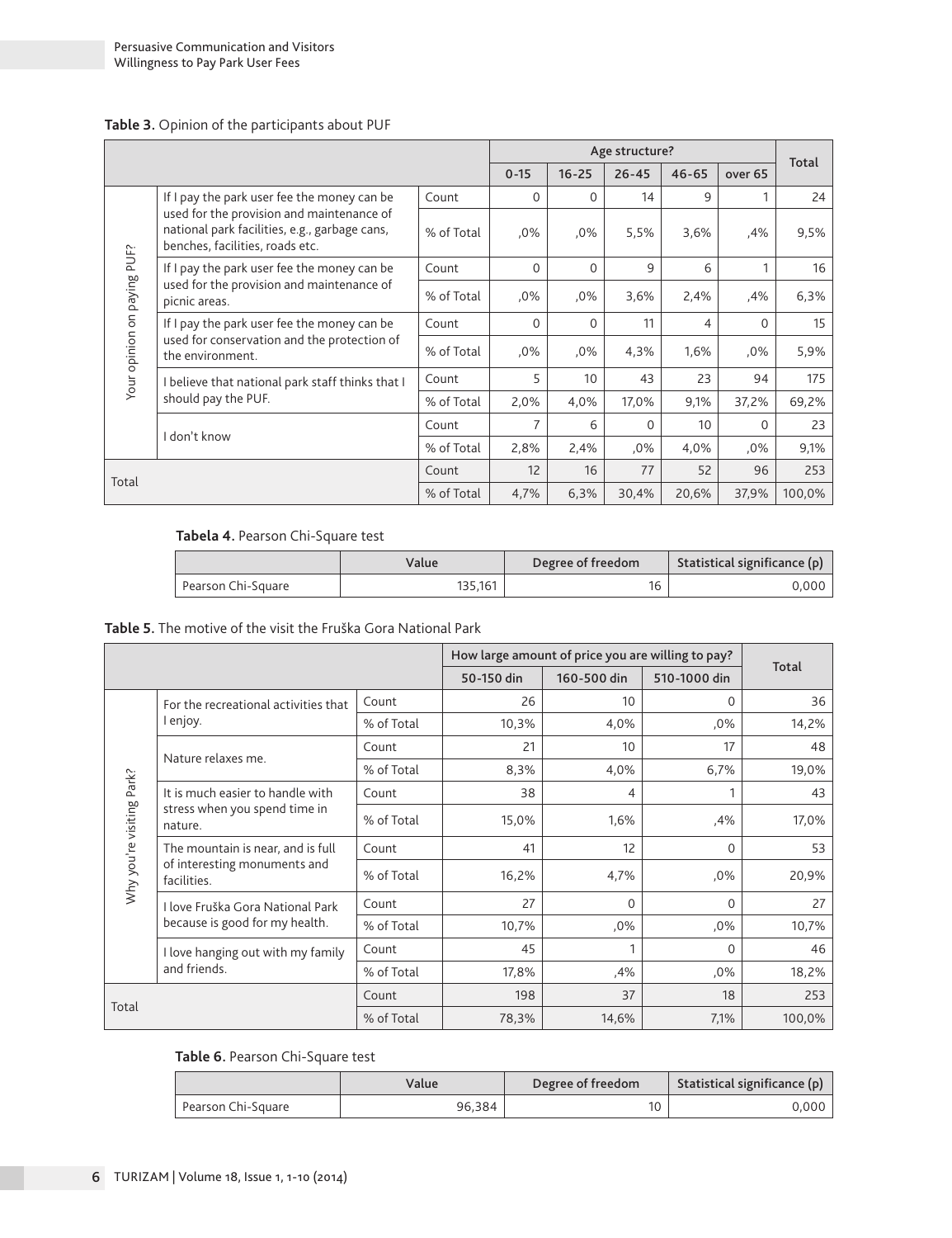|                           |                               | How large amount of price you are willing to pay? |            |             |              |        |
|---------------------------|-------------------------------|---------------------------------------------------|------------|-------------|--------------|--------|
|                           |                               |                                                   | 50-150 din | 160-500 din | 510-1000 din | Total  |
|                           | At least once a week.         | Count                                             | 123        | 4           | 0            | 127    |
| Park?                     |                               | % of Total                                        | 48,6%      | 1,6%        | $,0\%$       | 50,2%  |
|                           | At least twice a week.        | Count                                             | 8          | 27          | 16           | 51     |
|                           |                               | % of Total                                        | 3,2%       | 10,7%       | 6,3%         | 20,2%  |
|                           |                               | Count                                             | 0          | 6           | $\Omega$     | 6      |
| How often you're visiting | Three times a week.           | % of Total                                        | ,0%        | 2,4%        | ,0%          | 2,4%   |
|                           | More than three times a week. | Count                                             | 18         | 0           | 2            | 20     |
|                           |                               | % of Total                                        | 7,1%       | ,0%         | ,8%          | 7,9%   |
|                           | Once a month or less.         | Count                                             | 49         | $\Omega$    | 0            | 49     |
|                           |                               | % of Total                                        | 19,4%      | ,0%         | ,0%          | 19,4%  |
| Total                     |                               | Count                                             | 198        | 37          | 18           | 253    |
|                           |                               | % of Total                                        | 78,3%      | 14,6%       | 7,1%         | 100,0% |

**Table 7.** Frequency of visits to the Fruška Gora National Park

**Table 8.** Pearson Chi-Square test

|                    | Value   | Degree of freedom | Statistical significance $(p)$ |  |
|--------------------|---------|-------------------|--------------------------------|--|
| Pearson Chi-Square | 197.125 |                   | 0.000 l                        |  |

between the given answers. This was rejected the lower-level hypothesis  $h4 - th$ at visitors who feel attached to the park through the motivation of health are more likely to pay large amount for the PUF.

The question: How often you're visiting Park?, was tried to find a correlation between the length of the visit and the WTP. It turned out that it was the largest percentage of participants who come at least once a week (50,2%). The following were the ones who come at least twice a week (20,2%), and those who come once a month (19,4%). Given the percentage of those who are willing to allocate for the PUF amount of 50 to 150 dinars, it is concluded that neither the duration of stay on the mountain does not play a role in the decision of the amount of the PUF. This was rejected the lower-level hypothesis h5 – that the frequent visitors are more likely to pay large amount for the PUF.

## **Conclusion**

During the setup of main hypotheses H, on the two question was tried to be answered: are the visitors themselves *actually* willing to pay PUF? and what are the factors that influence visitors' willingness to pay (WTP)? It has come to the conclusion that participants have a very negative attitude to the PUF and that the height of the PUF that they are willing to pay for this occasion, is actually very symbolic. This means that the real answer to the first question was the fact that the respondents are not willing to pay the PUF. What is the answer to the second question is concerned, on the basis of the data obtained it can be concluded that the amount of fees just play a decisive role in their the WTP. All of this is actually confirmed the main hypothesis. It is concluded that the participants, who have not a positive attitude towards the payment of the PUF, after persuasive communication changed their opinion and answered in favour of the payment. So, bearing in mind the importance of the persua-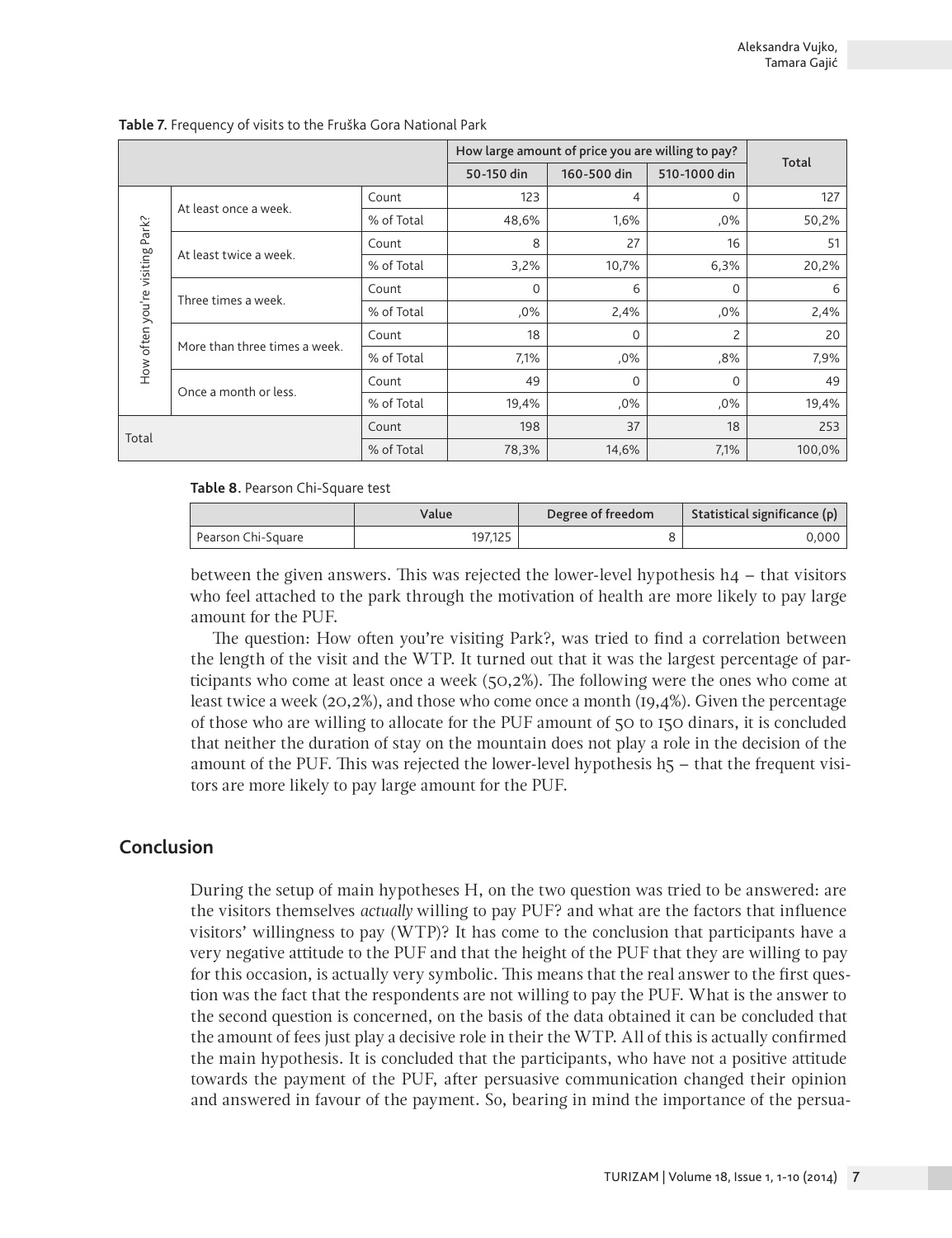sive communication, management of the National Park got a powerful tool. Income from the PUF would be a way to raise the necessary funds, which would later invest in a national park management, protection and conservation of natural and cultural resources, and more. The results showed that an adequate approach and motivations of tourists can be crucial in creating WTP decisions. The fact is however that tourists expect to see concrete results of specific allocations of funds. Sustainable tourism with an emphasis on sports and recreational activities based on the motif of Health correlated with cleaner and better organized excursion, signs, maps and tourist guides, etc, should form the basis on which should rely all messages intended for tourists. Although it was noted the need to introduce the PUF for the Fruška Gora National Park, its implementation is still not fully possible because there are no proper conditions for its implementation. The limiting factor is the lack of adequate infrastructure networks and other facilities. This means that appropriate investment is needed to raise the service to the appropriate level. Some countries, such as the United States and Canada, have a long tradition of fee-paying in national parks and other protected areas (Reynisdottir et al., 2008). There are several reasons for viewing fees as a supplement rather than a replacement to budget allocations. Tourism demand is fickle and revenues from entrance fees might become unstable over time. A combination of public funds and user fees (and even other methods of financing) may therefore be reasonable and more effective. The aim in any case is to achieve increased sustainability in the use of recreational resources. Tourists bring often-cited benefits to a country's economy. It would be ideal if part of these benefits were contributed to the maintenance and management of the often under-funded natural attractions. (Reynisdottir et al., 2008). The low entry fees fail to justify conservation of biodiversity or pursuance of a policy of cost recovery (Mmopelwa el al., 2007). Where ability to pay is an issue, approaches which combine different kinds of fees and charges can be attractive. For example, fees for general entry to a nature park can be kept low so that few persons are excluded at the gate. Inside the gate, individual services and facilities are priced at their cost of provision. This has obvious political appeal, but faces the drawback that collection of different fees at the same site can be costly for management and irritating for visitors. Taxes levied on equipment (fishing gear, camping equipment, boats, cameras, etc) can generate substantial revenues in industrialized countries.

## **References**

- Alpizar, F. (2006). The pricing of protected areas in nature-based tourism: A local perspective. *Ecological Economics* 56, 294– 307
- Ajzen, I., Rosenthal, L. H., & Brown, T. C. (2000). Effects of perceived fairness on willingness to pay. *Journal of Applied Social Psychology*, 30, 2439-2450.
- Alden, D. (1997). Recreational user management of parks: an ecological economic framework. *Ecological Economics*, 23, 225-236.

Bukurov, B. (1978). Bačka, Banat, Srem. Matica Srpska, Novi Sad, (in Serbian).

- Baral, N., Stern, M. J., & Bhattarai, R. (2008). Contingent valuation of ecotourism in Annapurna conservation area, Nepal: implications for sustainable park finance and local development. *Ecological Economics*, 66, 218-227.
- Brown, T. J., Ham, S. H., & Hughes, M. (2010). Picking up litter: an application of theory-based communication to influence tourist behaviour in protected areas. *Journal of Sustainable Tourism*, 18, 879-900.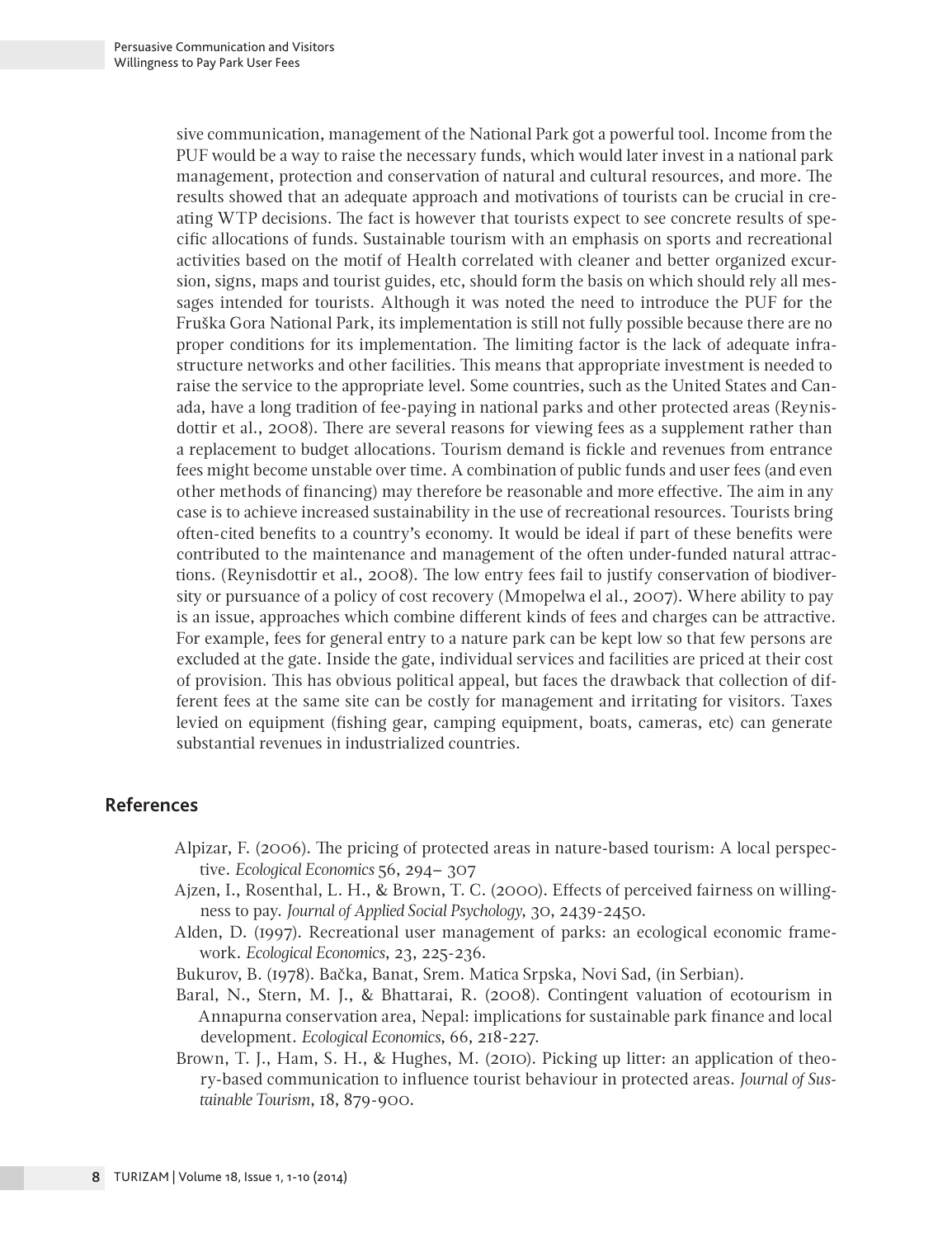- Buckley, R. (2003). Ecological indicators of tourist impacts in parks. *Journal of Ecotourism*, 2, 54-66.
- Chung, J. Y., Kyle, G. T., Petrick, J. F., & Absher, J. D. (2011). Fairness of prices, user fee policy and willingness to pay among visitors to a national forest. *Tourism Management*, 32, 1038-1046
- Depondt, F., & Green, E. (2006). Diving user fees and the financial sustainability of marine protected areas: opportunities and impediments. *Ocean & Coastal Management*, 49, 188- 202.
- Đurđev, S.B., Arsenović, D., Dragin, A. (2010). Contemporary problems in studying population of Vojvodina Province. *Acta geographica Slovenica* 50-1, 115-129.
- Hughes, M., Ham, S. H., & Brown, T. (2009). Influencing park visitor behaviour: a beliefbased approach. *Journal of Park and Recreation Administration*, 27, 38-53.
- Jovičić, Ž. (1962). Geografske osnove za razvoj turizma na Fruškoj gori. Matica srpska, Novi Sad, (in Serbian)
- Kyle, G. T., Absher, J. D., & Graefe, A. R. (2003). The moderating role of place attachment on the relationship between attitudes toward fees and spending preferences. *Leisure Sciences*, 25, 33-50.
- Laarman, J.G. & Gregersen, H.M., (1996). Pricing policy in nature-based tourism, *Tourism Management*, 17(4), 247-254
- Milić, Č. (1973). Fruška Gora geomorfološka proučavanja. Matica Srpska, Novi Sad, (in Serbian).
- Morey, E. R., Buchanan, T., & Waldman, D. M. (2002). Estimating the benefits and costs to mountain bikers of changes in trail characteristics, access fees, and site closures: choice experiments and benefits transfer. *Journal of Environmental Management*, 64, 411-422.
- Mmopelwaa, G., Kgathia, D.L., Molefheb, L. (2007). Tourists' perceptions and their willingness to pay for park fees: A case study of self-drive tourists and clients for mobile tour operators in Moremi Game Reserve, Botswana, *Tourism Management*, 28(4), 1044-1056.
- Reynisdottir, M., Song, H., & Agrusa, J. (2008). Willingness to pay entrance fees to natural attractions: an Icelandic case study. *Tourism Management*, 29, 1076-1083.
- Rosenberger, R. S., Needham, M. D., Morzillo, A. T., & Moehrke, C. (2012). Attitudes, willingness to pay, and stated values for recreation use fees at an urban proximate forest. *Journal of Forest Economics*, 18, 271-281.
- Steckenreuter, A., Wolf, I.D. (2013). How to use persuasive communication to encourage visitors to pay park user fees. *Tourism Management* 37, 58-70.
- Schwartz, Z., Stewart, W., & Backlund, E. A. (2012). Visitation and capacity constrained tourism destinations: exploring revenue management at a national park. *Tourism Management*, 33, 500-508.
- Thur, S. M. (2010). User fees as sustainable financing mechanisms for marine protected areas: an application to the Bonaire National Marine Park. *Marine Policy*, 34, 63-69.
- Togridou, A., Hovardas, T., Pantis, J.D. (2006). Determinants of visitors' willingness to pay for the National Marine Park of Zakynthos, Greece, *Ecologicale economics*, 60, 308-319.
- Van Oosterzee, P. (2000). Ecotourism and biodiversity conservation e two way track. *Pacific Conservation Biology*, 6, 89-93.
- Van Sickle, K., & Eagles, P. F. J. (1998). Budgets, pricing policies and user fees in Canadian parks' tourism. *Tourism Management*, 19, 225-235.